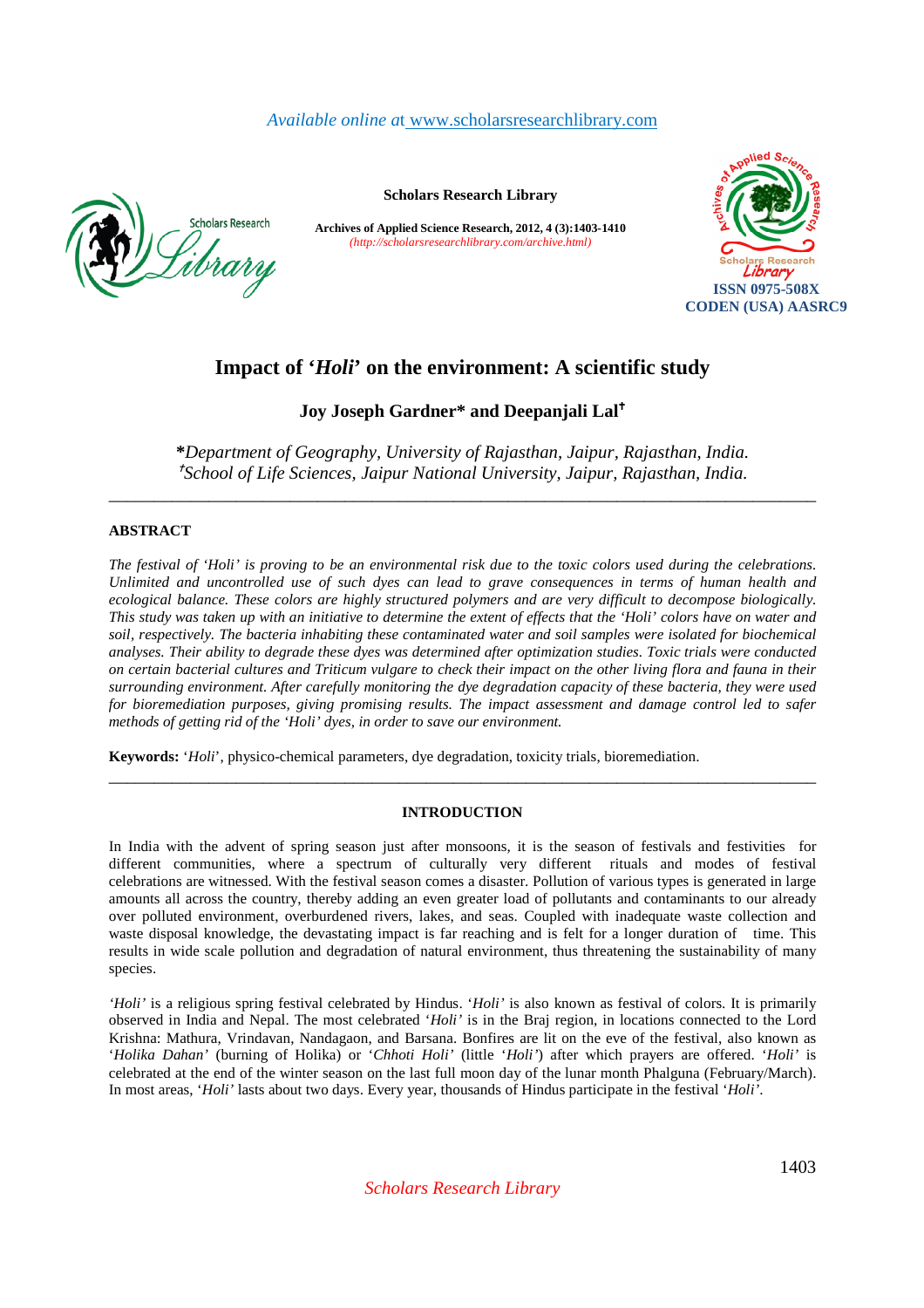Traditional '*Holi'* made use of natural colored powders having medicinal significance: the colors were traditionally made of *Neem, Kumkum, Haldi, Bilva*, etc. As the spring-blossoming trees that once supplied the colors used to celebrate '*Holi'* have become rarer, many safety issues have been found with all three forms of synthetic colors produced: pastes, dry colors and water colors. These are prepared from harmful substances like acids, mica, glass powder and alkalis, and are quite capable of causing serious skin complications and allergies. Often referred to as unholy colors of '*Holi*', artificial colors can lead to skin allergies, irritation, redness, rashes, itching and bumps [6]. A recent study conducted under the National Biodiversity Strategy and Action Plan revealed that chemical colors have all but wiped out India's wonderful vegetable dyes [8]. Colors give delightful pleasure to eyesight but at the same time they may act as serious pollutants when their origin is dyes and dyestuffs [9]. The colorant used in the dry colors, also called *gulals*, was found to be toxic, with heavy metals causing asthma, skin diseases and temporary blindness (*Toxics link* and *Vatavaran*, 2001). They reported that the wet colors might lead to skin discoloration and dermatitis and are also carcinogenic in nature. Lack of control over the quality and content of these colors is a problem, as they are frequently sold by vendors who do not know their origin. The large variety of dyes and chemicals used in an attempt to make more attractive and popular dyes for a competitive market render them very complex [13]. In India, these colors are prepared on a small scale and lack any quality checks. Use of such toxic colors should be discouraged, and all doctors should caution people against using synthetic dyes. There is an urgent need to put manufacturing of '*Holi'* colors under guidelines of the Food and Drug Cosmetic Act and the Bureau of Indian Standards [5]. The traditional '*Holika Dahan'* bonfire is believed to contribute to deforestation and air pollution. There is also concern about the large scale wastage of water and water-pollution due to synthetic colors during '*Holi'* celebration. Their presence in water, even at very low concentrations, is highly visible and undesirable. When these colored effluents enter rivers or any surface water system they upset biological activity. Ground–water systems are also affected by these pollutants because of leaching from the soil [1].

\_\_\_\_\_\_\_\_\_\_\_\_\_\_\_\_\_\_\_\_\_\_\_\_\_\_\_\_\_\_\_\_\_\_\_\_\_\_\_\_\_\_\_\_\_\_\_\_\_\_\_\_\_\_\_\_\_\_\_\_\_\_\_\_\_\_\_\_\_\_\_\_\_\_\_\_\_\_

The discharge of the toxic colors in the soil and water has a deleterious effect on the water resources, soil fertility, microorganisms living in these habitats and the ecosystem integrity on the whole. These colors are not readily degradable under natural conditions and are typically not removed from waste water by conventional waste water treatments. Thus, several bacteria have been found to decolorize, transform and completely mineralize colored soil and water in both aerobic and anaerobic conditions [10]. During the last decade, environmental issues associated with the dyestuff production and applications have grown significantly. Although widely recognized and discussed as an annually recurring problem involving many people, lack of any formal study on it has prompted us to undertake the present work. In this paper, we have studied the side effects of '*Holi'* on the environment and have utilized dye-degrading microorganisms to help in the removal of toxic colors from polluted soil and water samples. The metabolites produced after biodegradation are mostly non-toxic or comparatively less toxic in nature. We have also suggested healthier practices for a safe and environmental friendly '*Holi'*.

### **MATERIALS AND METHODS**

Chemicals required: All the chemicals used during the research work were of analytical grade supplied by HI-media Laboratories Limited (India) and Sigma-Aldrich.

Sample Collection: Soil samples were collected a day after '*Holi'* festival, using sterilized polybags from three sites (site 1, site 2 and site 3) in Jaipur, India and kept in cold condition till they were brought in the laboratory. Water samples were also collected in sterilized bottles from the same three sites (site 1, site 2 and site 3). All the samples were collected during the day between 9:00 hrs and 13:00 hrs aseptically in sterile containers and placed in a cooler at room temperature and transported to the laboratory for analysis within 2 hours of collection. When immediate analyses were not possible, the samples were preserved at 4°C.

Isolation and Screening: 1.0g of each soil sample and 1.0ml of each water sample were suspended in sterile water blanks aseptically and various dilutions were made accordingly. About 1.0 ml of higher dilutions (10<sup>-5</sup> to 10<sup>-7</sup>) was spread on nutrient agar plates also. A loop full of sample from prepared nutrient broth was streaked on yeast extract medium agar plate for further screening. The colonies were observed for colonies showing clear zones which were then selected and serially diluted in 9 ml of sterilized distilled water, filtered and the filter paper was incubated on nutrient agar at 37<sup>o</sup>C for 24 hrs. The single colonies on filter paper were picked up and cultured on yeast extract agar slants and stored at 4°C [4]. Purification and initial characterization of isolates was done by repeated streak plate and staining methods, respectively. The different isolates were inoculated in yeast extract medium and incubated at 37°C.

*Scholars Research Library*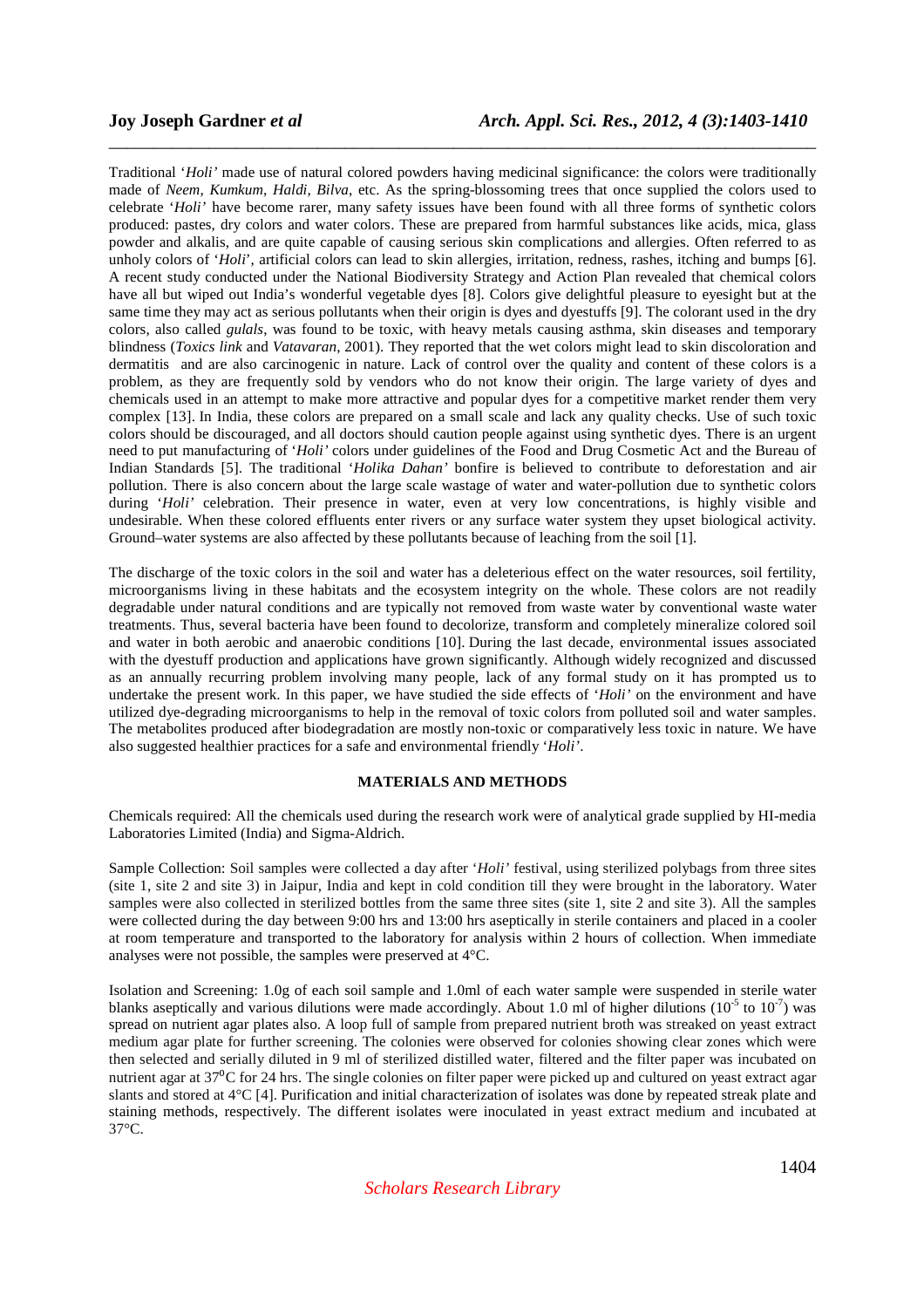Discoloration Studies: The discoloration due to the inoculated isolates was monitored at every 24 hrs intervals. 250 ml Erlenmeyer flasks with 100 ml of yeast extract medium containing 24 hrs old culture of bacteria were taken for further analysis. All the studies were carried out at 30°C and at pH 7. Samples (2 ml) were withdrawn after various time intervals to monitor discoloration rate. Aliquots thus withdrawn were centrifuged at 8,000 rpm for 12 min, and the residual dye concentration in the supernatant was measured at 540 and 420 nm, respectively. Discoloration rate was expressed as percentage discoloration and calculated using the formula;

\_\_\_\_\_\_\_\_\_\_\_\_\_\_\_\_\_\_\_\_\_\_\_\_\_\_\_\_\_\_\_\_\_\_\_\_\_\_\_\_\_\_\_\_\_\_\_\_\_\_\_\_\_\_\_\_\_\_\_\_\_\_\_\_\_\_\_\_\_\_\_\_\_\_\_\_\_\_

### **% Discoloration =A - B/A × 100**

Where A is initial absorbance and B is observed absorbance [12].

Optimization of culture conditions: Discoloration under different culture conditions was done by changing, one at a time, the factors with the basic conditions of temperature 37°C and pH 7.0. The effect of incubation temperature on the discoloration was studied by incubating the culture media under a range of temperatures (15°C, 25°C, 35°C, 45°C, 55°C and 65°C) at pH 7.0. For the study of effect pH on discoloration, colonies of an overnight grown culture was used to inoculate the culture media and the pH of the medium was adjusted to 3.0, 5.0, 6.0, 7.0, 8.0, 9.0 and 11.0 at temperature 37°C. Above mentioned protocol was followed during the study of effect of different carbon sources like glucose, lactose, sucrose, maltose, and fructose, and increasing dye concentrations (100, 200, 300, 400, 500, 600, 700, 800, 900 and 1000 mg/l) on discoloration. All assays were performed in triplicate with the uninoculated culture as the control.

Physico-chemical parameters: Various physico-chemical parameters (temperature, turbidity, BOD, COD, DO, TDS, total hardness, total alkalinity, chloride, nitrate contents and pH) of water samples were studied for the sample solutions [2, 14].

Microbial characteristics: Microbial studies were carried out by standard MPN methods [2, 11].

Toxic Trials:

• *Toxicity study of sample on bacteria.* 

Mixed bacterial cultures were inoculated with glass spreader and 100µl of sample solution was added in the well of agar plate and the plate was incubated for 24 hrs and zones of inhibition were observed. Nature of dye was tested against *Escherichia coli, Proteus vulgaris, S. aureus, Bacillus subtilis*and *Klebsiellapneumoniae*.

• *Phytotoxicity.* 

The phytotoxicity study was carried out at room temperature on *Triticum aestivum* by irrigating separately with 7ml of different concentration of sample and degraded product. Control set was carried out using plane water at the same time. Height of shoot and length of leaf and the % of germination was recorded after 15 days. The degraded product was extracted after 48 hrs of irrigation.

### **RESULTS AND DISCUSSION**

Isolation and Screening: The soil and water samples were abundantly inhabited with many bacteria.All bacterial isolates used in this study were characterized by routine bacteriological procedures, including morphology and gram reaction, cultural characteristics, biochemical tests, and in some cases serological tests to determine their identities.

Discoloration Studies: The gram-negative organisms exhibited greater resistance to dyes than gram-positive organisms. Basic dyes are inhibitorier than acidic and neutral dyes at the same concentration. Several dyes not commonly used in diagnostic microbiology showed promising differentiation ability between gram-negative and gram-positive organisms. Effects of several synthetic dyes on a few selected groups of organisms were further tested in this study. The cultures showed dye degradation by varying concentration from 100mg-1000mg/l but at higher concentration, rate decrease with increase in toxicity. Three types of colonies showed discoloration on yeast extract media containing 200mg/l of dye resulting in different percentages of degradation after 48hrs. Higher degree of biodegradation and mineralization can be expected when co-metabolic activity within a microbial community complements each other. One organism may be able to cause a biotransformation of the dye which consequently renders it more accessible to another organism that otherwise is unable to attack the dye.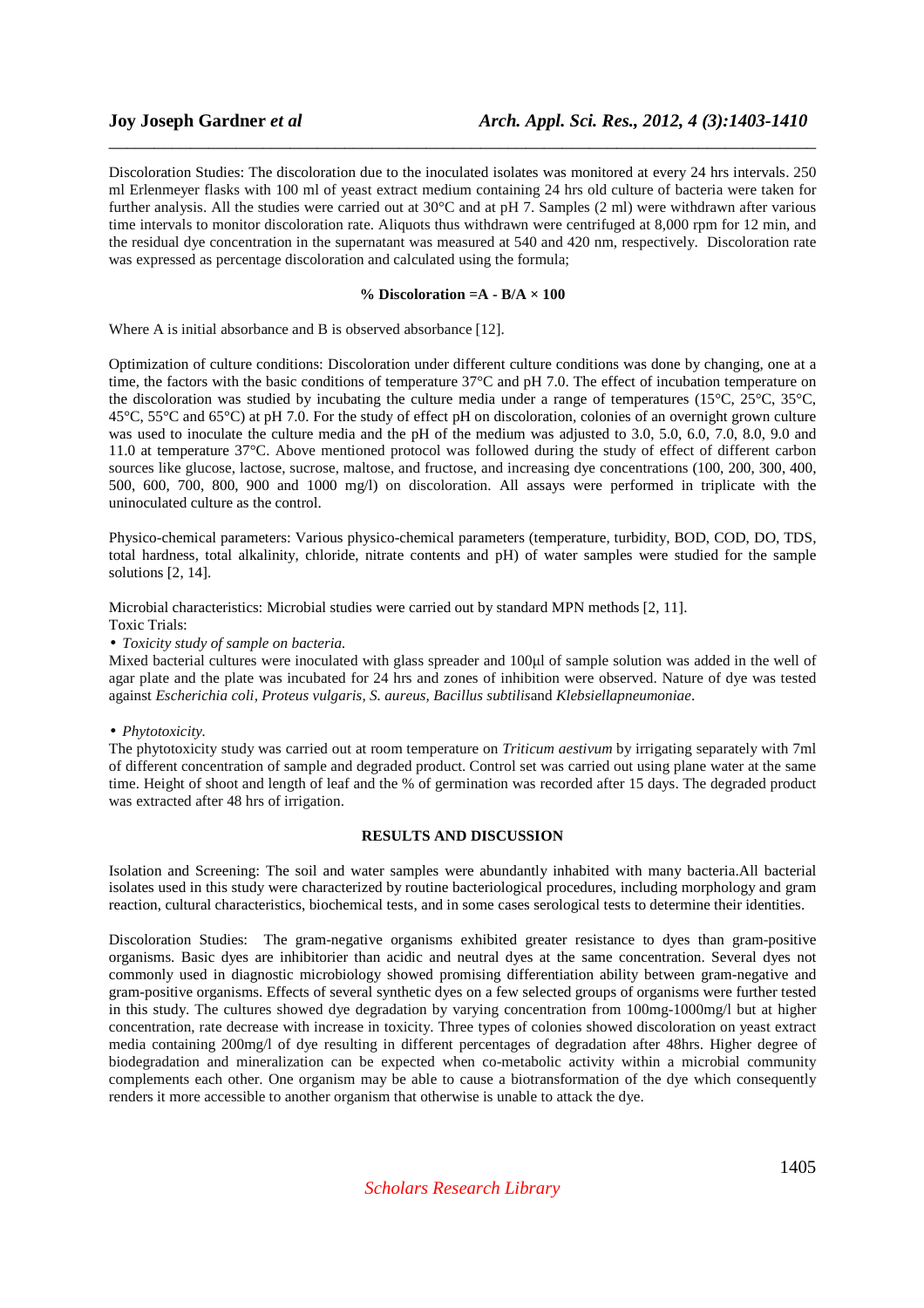Optimization of culture conditions:

*Effect of temperature* 

The dye decolorizing ability of the culture increased along with incubation temperature showing maximum activity at  $40\textdegree$ C (Table 1). Any further increase in incubation temperature up to  $50\textdegree$ C resulted in many fold reduction in discoloration activity of the culture. The dye discoloration activity of mixed consortia was found to increase with increase in incubation temperature showing maximum activity at 40°C (Figure 1).

\_\_\_\_\_\_\_\_\_\_\_\_\_\_\_\_\_\_\_\_\_\_\_\_\_\_\_\_\_\_\_\_\_\_\_\_\_\_\_\_\_\_\_\_\_\_\_\_\_\_\_\_\_\_\_\_\_\_\_\_\_\_\_\_\_\_\_\_\_\_\_\_\_\_\_\_\_\_

### **Table 1- Effect of temperature on % discoloration.**

|    |    | Temperature (°C) Single colony % discoloration Mixed consortia % discoloration |
|----|----|--------------------------------------------------------------------------------|
| 10 |    | 10                                                                             |
| 20 | 20 | 25                                                                             |
| 30 | 50 | 60                                                                             |
| 40 | 95 | 100                                                                            |
| 50 |    | 85                                                                             |
| 60 |    |                                                                                |



# *Effect of pH*

It was found that change in pH significantly affected the discoloration rate. The culture showed growth at pH 7.0, 9.0 and 11.0, while at pH 3.0 and 5.0 the growth was found to be inhibited (Table 2). Bacterial cultures generally exhibit maximum discoloration at pH values near 7.0. Mixed consortia exhibited optimum discoloration activity in the narrow pH range from 7.0–8.0 with marked reduction in discoloration activity at pH 6.0 (Figure 2).

### **Table 2- Effect of pH on % discoloration.**

| рH |    | Single colony % discoloration Mixed consortia % discoloration |
|----|----|---------------------------------------------------------------|
| З  | 10 | 15                                                            |
|    | 10 | 20                                                            |
|    | 95 | 100                                                           |
|    | 80 | 95                                                            |
|    | 85 | 85                                                            |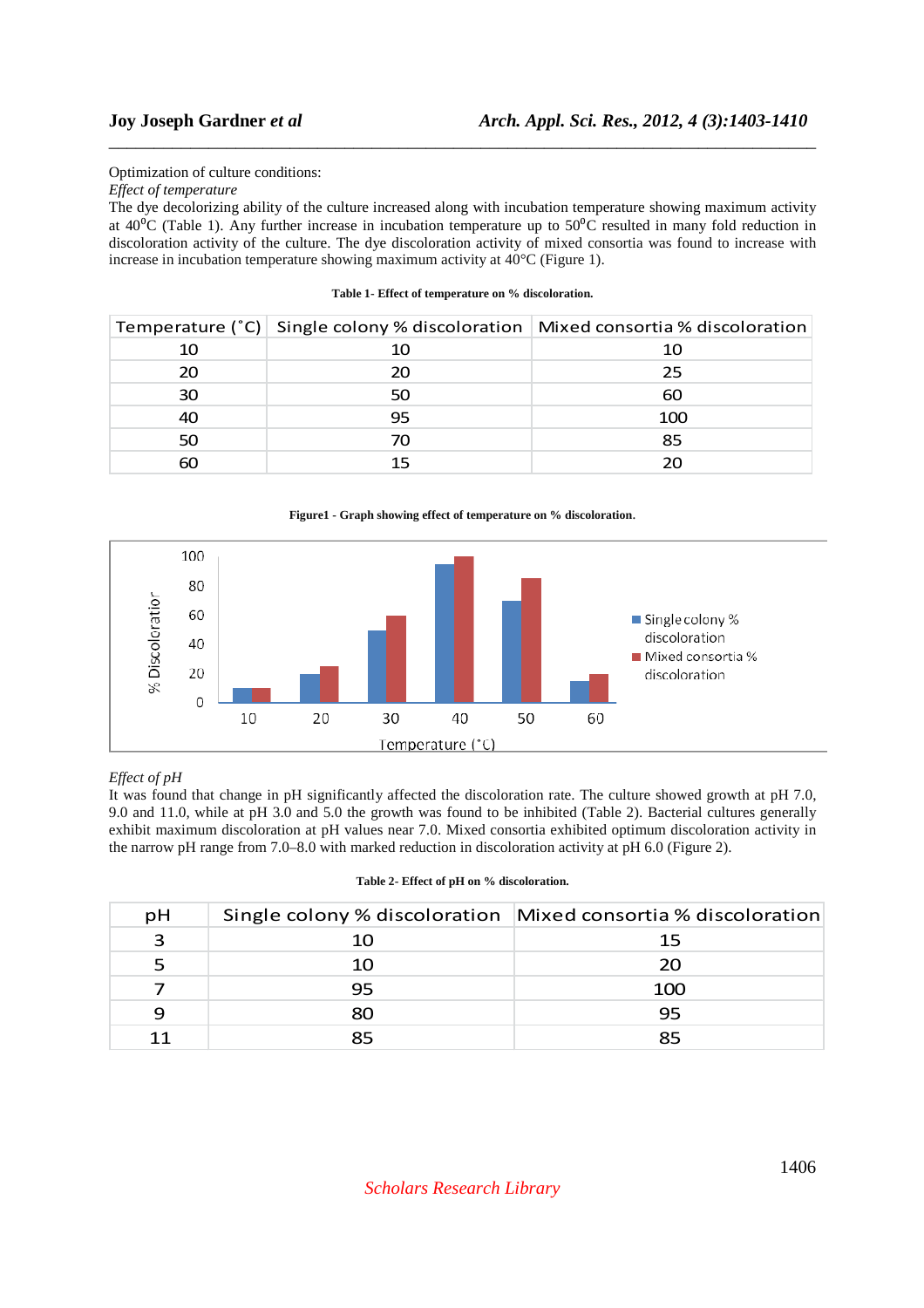

\_\_\_\_\_\_\_\_\_\_\_\_\_\_\_\_\_\_\_\_\_\_\_\_\_\_\_\_\_\_\_\_\_\_\_\_\_\_\_\_\_\_\_\_\_\_\_\_\_\_\_\_\_\_\_\_\_\_\_\_\_\_\_\_\_\_\_\_\_\_\_\_\_\_\_\_\_\_ **Figure 2- Graph showing effect of pH on % discoloration.** 

## *Effect of dye concentration*

The isolated cultures showed discoloration activity at concentration 100-1000mg/l (Table 3). The discoloration activity of the culture was strongly inhibited at higher concentration of dye and it was concluded that dye concentration can influence the efficiency of microbial discoloration through combination of factors including the toxicity imposed by dye at higher concentration (Figure 3). Mixed consortia could discolor dyes much above the reported dye concentration.

|      |     | Dye concentration (mg/l) Single colony % discoloration Mixed consortia % discoloration |
|------|-----|----------------------------------------------------------------------------------------|
| 100  | 30  | 30                                                                                     |
| 200  | 70  | 70                                                                                     |
| 300  | 70  | 75                                                                                     |
| 400  | 75  | 90                                                                                     |
| 500  | 95  | 100                                                                                    |
| 600  | 100 | 100                                                                                    |
| 700  | 100 | 100                                                                                    |
| 800  | 100 | 100                                                                                    |
| 900  | 100 | 100                                                                                    |
| 1000 | 100 | 100                                                                                    |





### *Effect of carbon source medium*

Different carbon sources were supplied with yeast extract like glucose, fructose, sucrose, lactose, maltose at 0.3% concentration (Table 4). The culture exhibited maximum discoloration activity in the presence of glucose and

# *Scholars Research Library*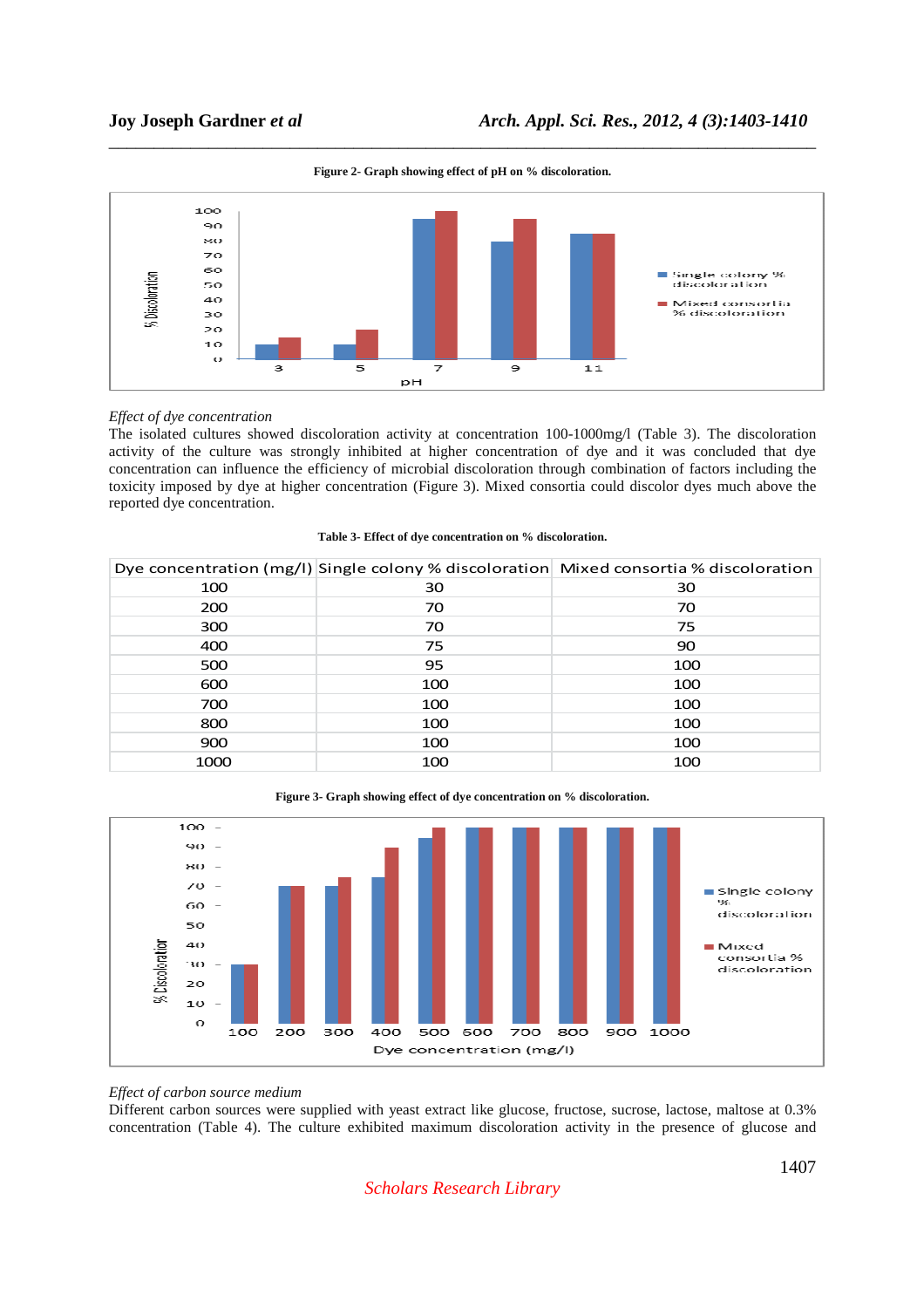lactose as compared to sucrose, fructose and maltose. The activity due to glucose, served as a source of a reducing equivalent and at lower glucose concentration the reducing equivalent generated discoloration (Figure 4). Alternately, glucose may enhance discoloration by allowing faster growth of actively respiring bacteria, resulting in rapid discoloration.

\_\_\_\_\_\_\_\_\_\_\_\_\_\_\_\_\_\_\_\_\_\_\_\_\_\_\_\_\_\_\_\_\_\_\_\_\_\_\_\_\_\_\_\_\_\_\_\_\_\_\_\_\_\_\_\_\_\_\_\_\_\_\_\_\_\_\_\_\_\_\_\_\_\_\_\_\_\_

|          |     | Carbon source (0.3%) Single colony % discoloration Mixed consortia % discoloration |
|----------|-----|------------------------------------------------------------------------------------|
| Glucose  | 100 | 100                                                                                |
| Fructose | 30  | 70                                                                                 |
| Lactose  | 95  | 100                                                                                |
| Sucrose  | 40  | 50                                                                                 |
| Maltose  | 7Λ  | 35                                                                                 |

### **Table 4- Effect of carbon sources on % discoloration.**



**Table 5- Estimation of physico-chemical parameters** 

| S. No.       | <b>Parameter</b>        | <b>Method</b>              | Site 1              | Site 2              | Site 3             | Average              |
|--------------|-------------------------|----------------------------|---------------------|---------------------|--------------------|----------------------|
|              | <b>Temperature</b>      | <b>Digital Thermometer</b> | $18.3^{\circ}$ C    | $21.5^{\circ}$ C    | $25.3^{\circ}$ C   | $21.7^{\circ}$ C     |
| $\mathbf{2}$ | рH                      | Digital pH meter           | 7.1                 | 8.3                 | 8.9                | 8.1                  |
| 3            | Turbidity               | <b>Nephlometry</b>         | <b>170 NTU</b>      | <b>130 NTU</b>      | <b>154 NTU</b>     | <b>151.3 NTU</b>     |
| 4            | <b>BOD</b>              | <b>Titration</b>           | $2.20$ mg/l         | $1.8 \text{ mg}/l$  | $2.0 \text{ mg/l}$ | $2 \text{ mg}/l$     |
| 5            | <b>COD</b>              | <b>Titration</b>           | $309 \text{ mg}/1$  | $228 \text{ mg/l}$  | $250 \text{ mg/l}$ | $262.3 \text{ mg}/l$ |
| 6            | DO                      | <b>Iodometry</b>           | $13.4 \text{ mg/l}$ | $11.0 \text{ mg}/1$ | $9.8 \text{ mg}/l$ | $11.4 \text{ mg}/l$  |
| 7            | TDS                     | <b>Filtration</b>          | $360 \text{ mg}/1$  | $371 \text{ mg/l}$  | $342 \text{ mg}/1$ | 357.6 mg/l           |
| 8            | <b>Total Hardness</b>   | <b>Titration</b>           | $1.17 \text{ mg/l}$ | $2.3 \text{ mg}/l$  | $2.19$ mg/l        | $1.88$ mg/l          |
| 9            | <b>Total Alkalinity</b> | <b>Titration</b>           | $35 \text{ mg/l}$   | $39 \text{ mg}/l$   | $28 \text{ mg}/1$  | $34 \text{ mg}/l$    |
| 10           | <b>Chlorides</b>        | Silver nitrate method      | $7.1 \text{ mg/l}$  | $5.2 \text{ mg}/l$  | $1.9 \text{ mg/l}$ | $4.73 \text{ mg}/1$  |
| 11           | <b>Nitrates</b>         | <b>Brucine method</b>      | $2.8 \text{ mg}/l$  | $1.2 \text{ mg}/1$  | $0.7 \text{ mg}/l$ | $1.56$ mg/l          |

Physico-chemical parameters: The various physico-chemical parameters were studied yielding the following results (Table 5).

# *Scholars Research Library*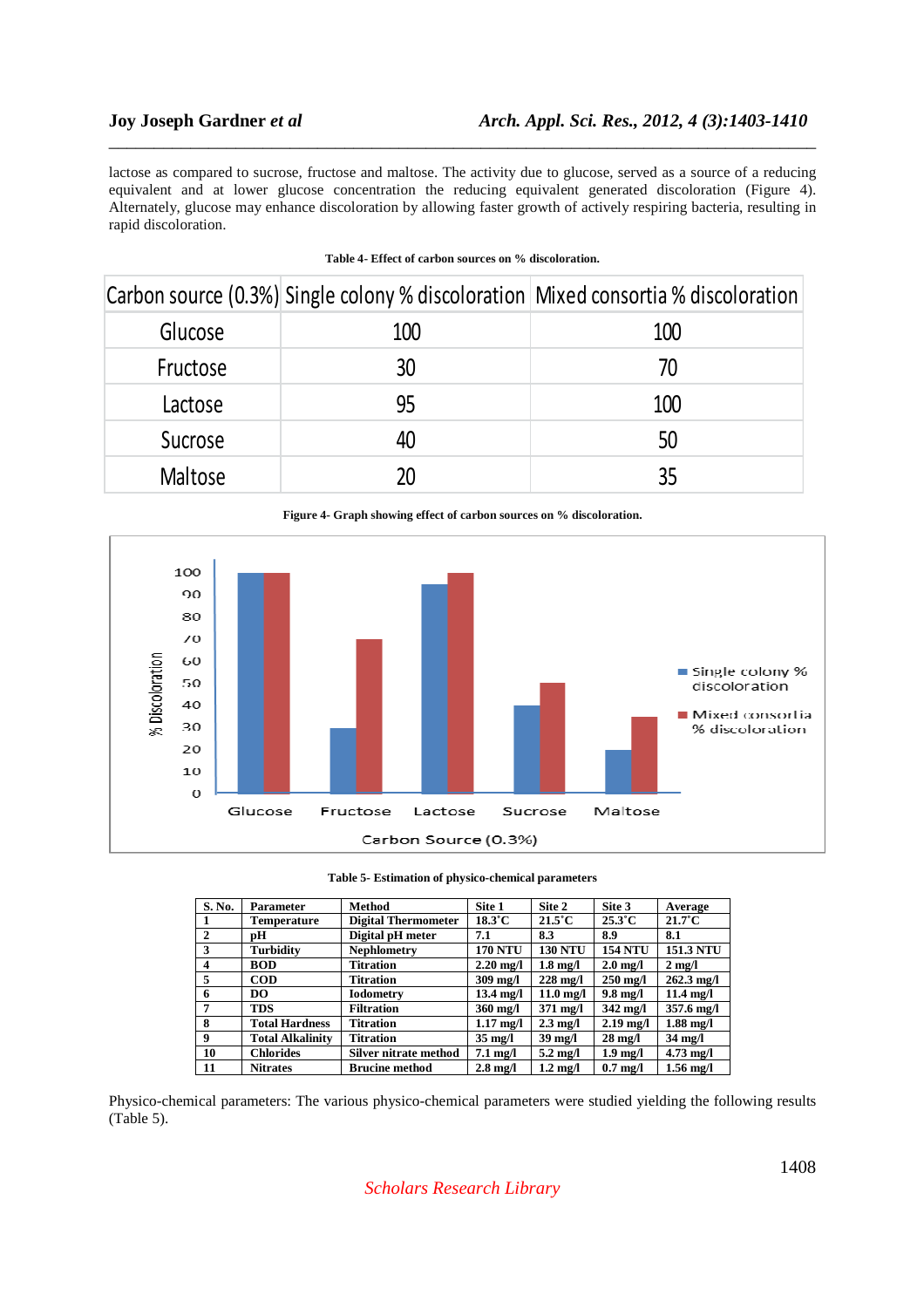### Microbial characteristics:

It was difficult to understand the biological phenomena fully because the chemistry of water reveals much about the metabolism of the ecosystem that explains the general hydro-biological relationship between the two. High levels of coliform bacteria were present in water samples taken from all the sources. Total coliform counts in most cases were >250 CFU/100ml, this was far above the accepted WHO standard (0 CFU/100ml). In general, the characteristics of the organisms corresponded to the descriptions found in Bergey's Manual.

\_\_\_\_\_\_\_\_\_\_\_\_\_\_\_\_\_\_\_\_\_\_\_\_\_\_\_\_\_\_\_\_\_\_\_\_\_\_\_\_\_\_\_\_\_\_\_\_\_\_\_\_\_\_\_\_\_\_\_\_\_\_\_\_\_\_\_\_\_\_\_\_\_\_\_\_\_\_

### Toxic Trials:

### • *Toxicity study of sample on bacteria.*

Bacterial cultures of *Escherichia coli, Proteus vulgaris, S. aureus, Bacillus subtilis*and *Klebsiellapneumoniae* were tested against dyes in volume 100µl supplemented in solid as well as liquid culture media, zones of inhibition and discoloration of the dye ascertaining significant activity. Results were compared with a control without inoculation (Figure 5 & 6).





### **Figure 6- Bacteria from Site1, Site 2 and Site 3 showing dye degradation in liquid culture media.**





# • *Phytotoxicity.*

The phytotoxicity study was carried out at room temperature. *Triticum aestivum* revealed considerable decrease in growth in the presence of higher concentration of dye (Table 6). Similarly results were observed in % germination of *Triticum aestivum* where it was found to be less. Results were compared with *Triticum aestivum* grown without dye as a control (Figure 7).